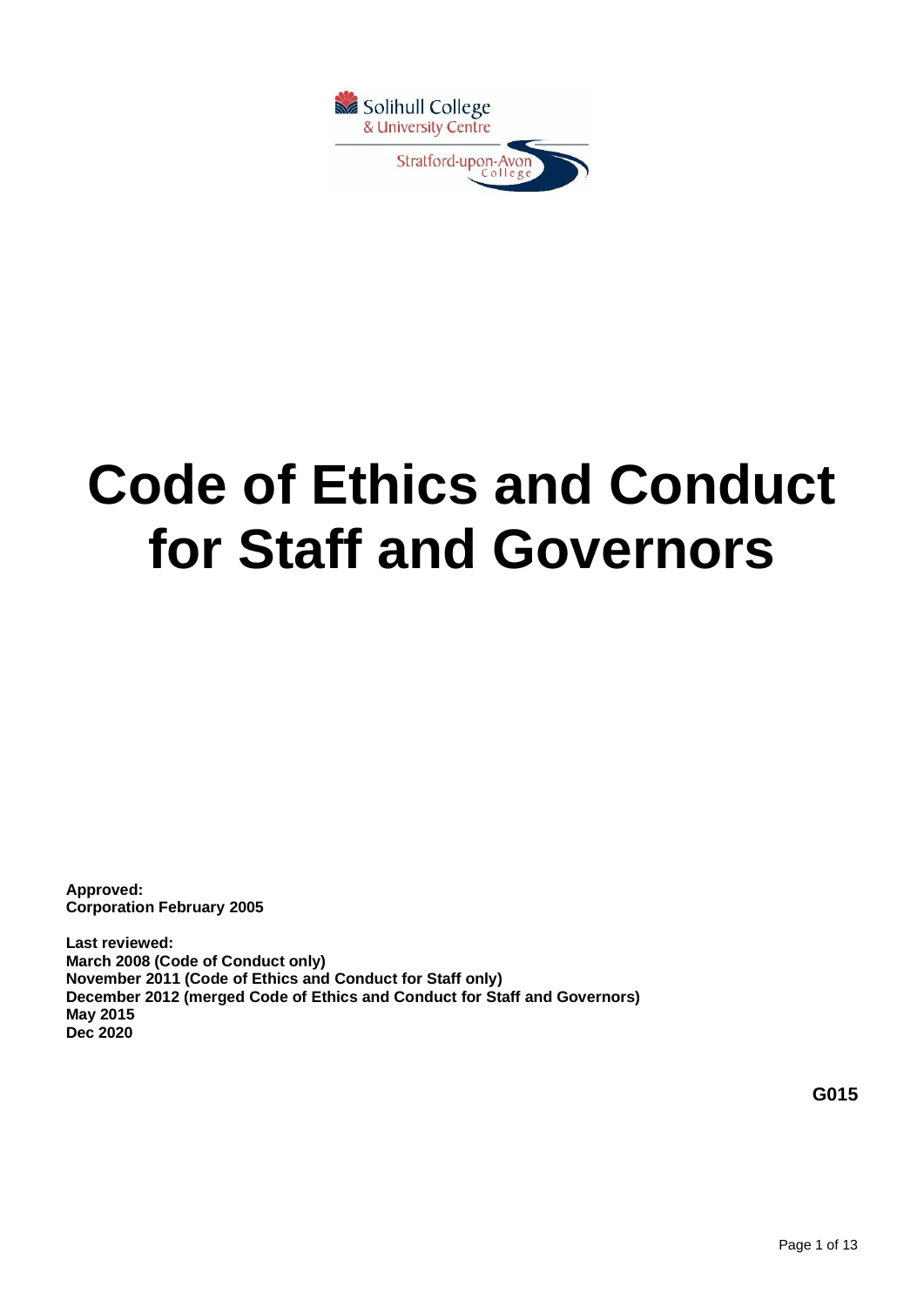## **THE SEVEN PRINCIPLES OF PUBLIC LIFE**

#### **Selflessness**

Holders of public office should take decisions solely in terms of the public interest. They should not do so in order to gain financial or other material benefits for themselves, their family, or their friends

#### **Integrity**

Holders of public office should not place themselves under any financial or other obligation to outside individuals or organisations that might influence them in the performance of their official duties.

#### **Objectivity**

In carrying out public business, including making public appointments, awarding contracts, or recommending individuals for rewards and benefits, holders of public office should make choices on merit.

## **Accountability**

Holders of public office are accountable for their decisions and actions to the public and must submit themselves to whatever scrutiny is appropriate to their office.

#### **Openness**

Holders of public office should be as open as possible about all the decisions and actions that they take. They should give reasons for their decisions and restrict information only when the wider public interest clearly demands.

## **Honesty**

Holders of public office have a duty to declare any private interests relating to their public duties and to take steps to resolve any conflicts arising in a way that protects the public interest.

## **Leadership**

Holders of public office should promote and support these principles by leadership and example.

*From the Second Report of the Committee on Standards in Public Life, 1996*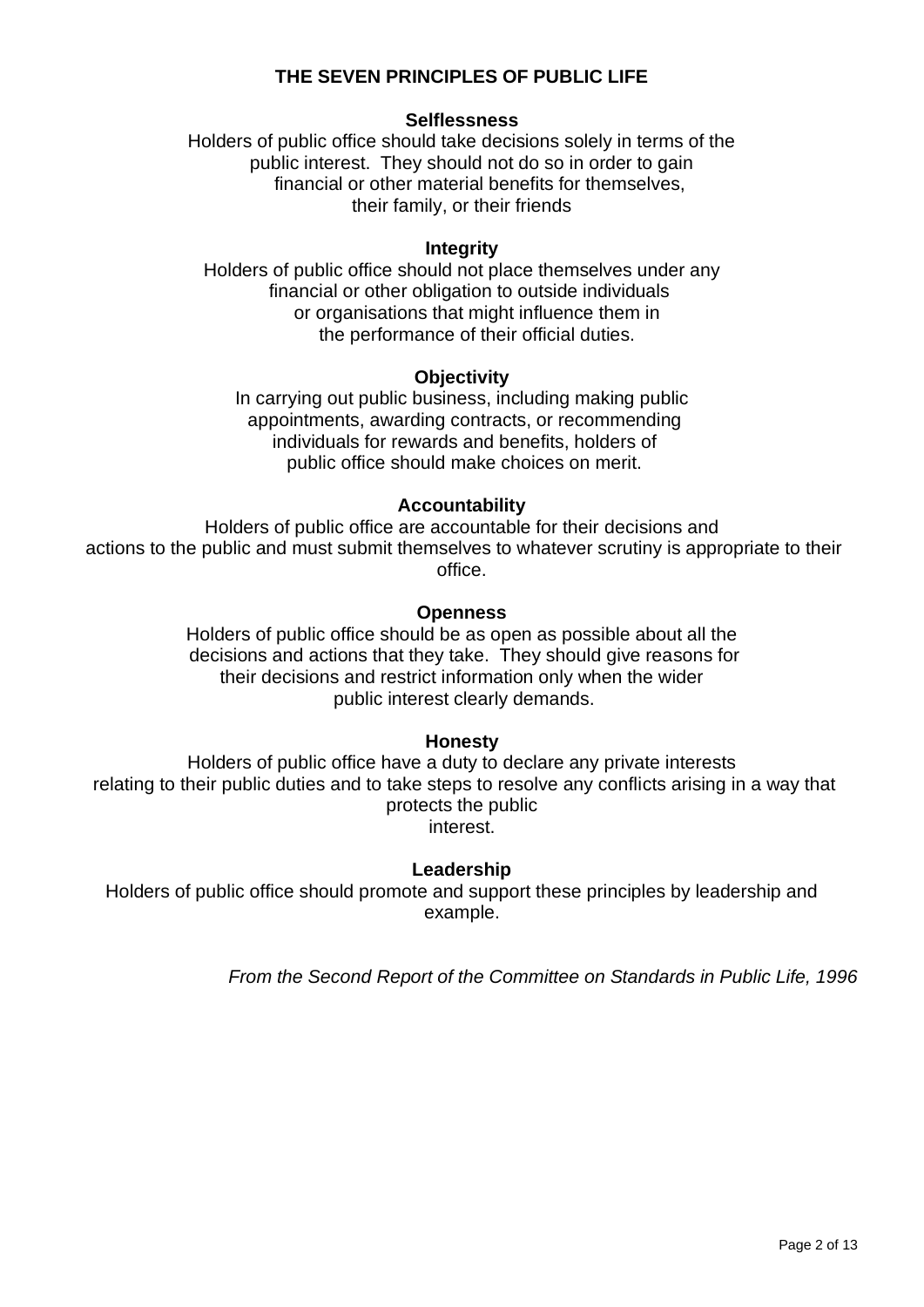## **SOLIHULL COLLEGE**

## **OUR VALUES**

- Inspiring and supporting students to succeed
- Striving for excellence, exceeding expectations
- Respecting each other
- Recognising our responsibility
- Sharing, caring and working together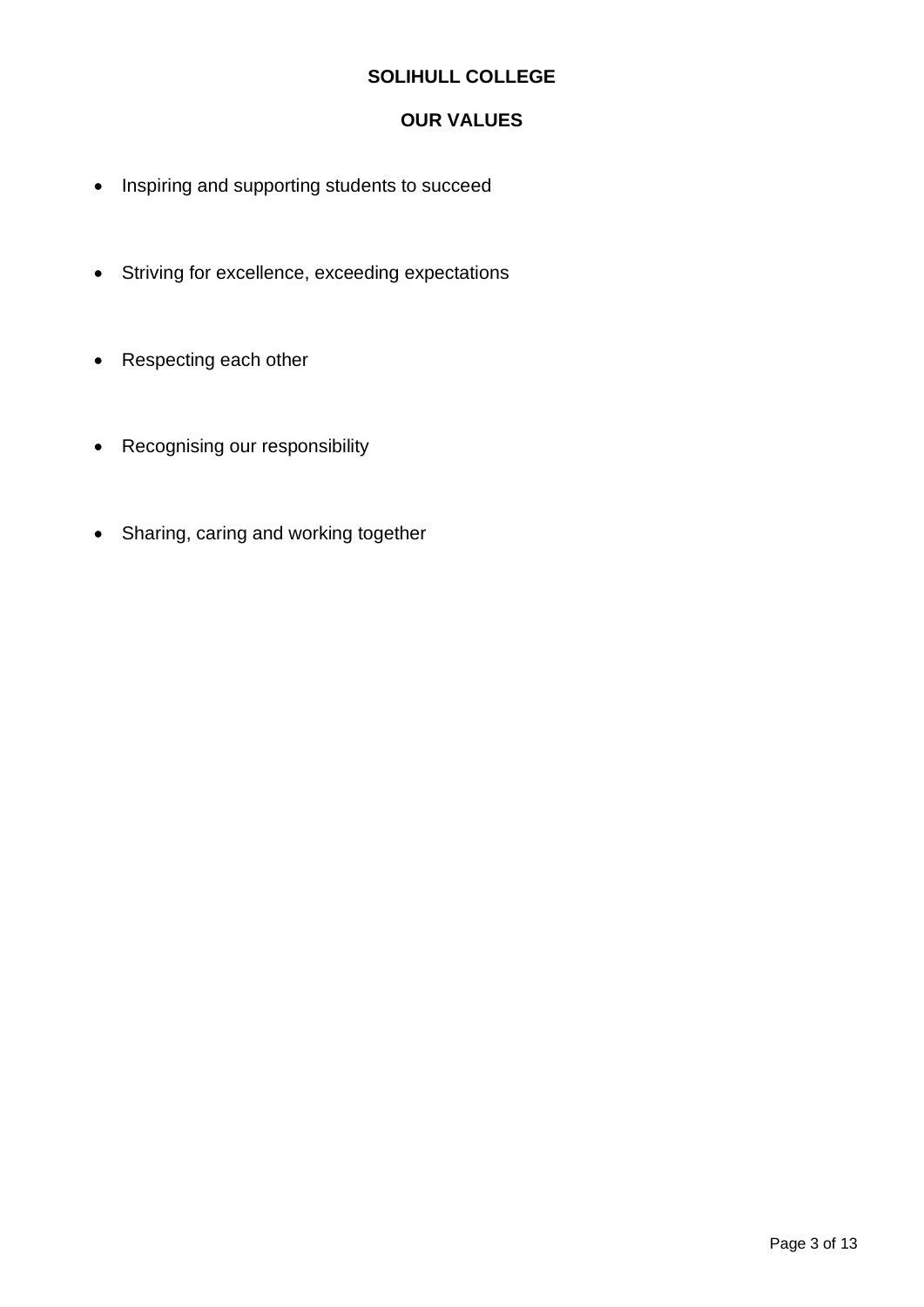## **CODE OF ETHICS FOR STAFF AND GOVERNORS**

## **1. General**

| $\overline{1}$ . | The College is committed as a public sector body to the principles laid down by the Nolan<br>Committee for those holding public office, namely:<br><b>Selflessness</b><br>Integrity<br>٠<br>Objectivity<br>$\bullet$<br>Accountability<br>$\bullet$<br>Openness<br>Honesty<br>$\bullet$<br>Leadership                                                                                    |
|------------------|------------------------------------------------------------------------------------------------------------------------------------------------------------------------------------------------------------------------------------------------------------------------------------------------------------------------------------------------------------------------------------------|
| 2.               | In addition, the College has consulted with its governors and staff and developed its<br>own set of core values (see page 3), which complement the Nolan principles and<br>support achievement of SCUC's strategic objectives.                                                                                                                                                           |
| 3.               | The College recognises its obligations to all those with whom it has dealings -<br>students, employees, employers, suppliers, other educational institutions and the wider<br>community – and also to the taxpayer.                                                                                                                                                                      |
| 4.               | The reputation of the College and the trust and confidence of those with whom it deals<br>is one of its most vital resources, the protection of which is of fundamental importance.                                                                                                                                                                                                      |
| 5.               | The College demands and seeks to maintain the highest ethical standards in carrying<br>out its activities.                                                                                                                                                                                                                                                                               |
| 6.               | In its dealings with individuals, the College will adhere to the principles of natural<br>Justice and fundamental British Values.                                                                                                                                                                                                                                                        |
| 7.               | The College will seek to encourage a culture of openness aimed at ensuring that matters<br>connected with the operation of the College can be discussed frankly with staff and students.<br>It will in addition adopt procedures which will enable concerns to be raised on a confidential<br>basis, where that is appropriate, both inside, and if necessary outside, the organisation. |
| 8.               | The College is committed to securing equality of opportunity for staff and students alike.                                                                                                                                                                                                                                                                                               |

#### **2. Students**

| 1.               | College believes that integrity in relationships with students or prospective students is a<br>prerequisite for success, and an important statement of the values it offers.                                                                                        |
|------------------|---------------------------------------------------------------------------------------------------------------------------------------------------------------------------------------------------------------------------------------------------------------------|
| 2.               | The College will not give deliberately inadequate or misleading information on its learning<br>programmes or other services.                                                                                                                                        |
| 3.               | In all advertising and public communications, the College will avoid untruths, concealment and<br>overstatement about its programmes and achievements.                                                                                                              |
| $\overline{4}$ . | In recruiting students the use of improper financial or other inducements will be avoided.                                                                                                                                                                          |
| 5.               | The College will deliver learning programmes and support services efficiently, effectively and to<br>accepted quality standards; it will seek to meet the individual needs of students and will take<br>steps to address any shortcomings in the service delivered. |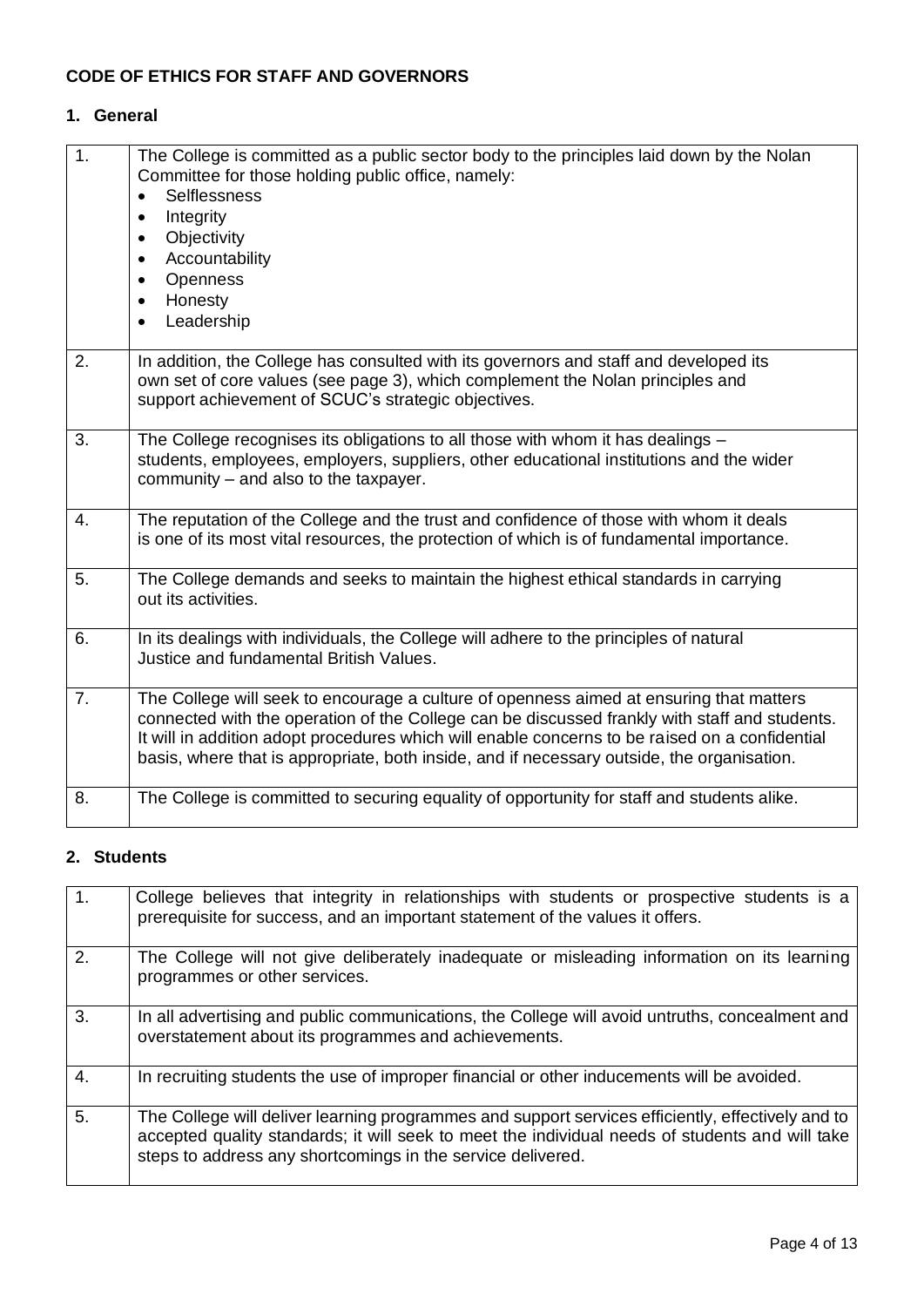| 6. | Learning support, information, advice and guidance offered to students will be impartial and<br>guided by the best interests of the student.                   |
|----|----------------------------------------------------------------------------------------------------------------------------------------------------------------|
| 7. | The College will adopt a charter, setting out what students and others can expect of the College.<br>All students will be treated with equal care and respect. |
| 8. | The College will ensure that complaints are dealt with fairly, openly and efficiently.                                                                         |
| 9. | Within the requirements of the law, the College will maintain the confidentiality of information<br>on individual students.                                    |

# **3. Corporation and Governors**

| 1. | The Code of Conduct for Governors is consistent with the principles laid down by the Nolan<br>Committee and the requirements of its Instrument and Articles of Government.                                                                                                                                                                                                                                                                                                                              |
|----|---------------------------------------------------------------------------------------------------------------------------------------------------------------------------------------------------------------------------------------------------------------------------------------------------------------------------------------------------------------------------------------------------------------------------------------------------------------------------------------------------------|
| 2. | The Corporation will seek to ensure that its members are appointed on merit, after an open<br>selection process, and are drawn widely from the communities it serves, having regard to the<br>need for continuity and freshness, and for a range of skills and interests.                                                                                                                                                                                                                               |
| 3. | The Corporation is responsible for determining the educational character and mission of the<br>College and for oversight of its activities; for approving the quality strategy; for the effective and<br>efficient use of resources, the solvency of the College, and safeguarding its assets; for<br>approving annual estimates of income and expenditure; and for setting a framework or<br>determining the pay and conditions of service of staff, in accordance with the Articles of<br>Government. |
| 4. | The Corporation will adopt policies and regulations which ensure sound financial decision<br>making, control and monitoring to meet the requirements of the funding bodies and audit.                                                                                                                                                                                                                                                                                                                   |
| 5. | A Governor should in all his or her work for the College exercise such skill as he or she<br>possesses and such care and diligence as would be expected from a reasonable person in the<br>circumstances.                                                                                                                                                                                                                                                                                               |

## **4. Staff**

| 1. | Where the College includes confidentiality clauses in severance contracts, this will not prevent<br>staff who have legitimate concerns about malpractice raising those concerns with the<br>appropriate authority.        |
|----|---------------------------------------------------------------------------------------------------------------------------------------------------------------------------------------------------------------------------|
| 2. | As Chief Accounting Officer for the College, the Principal will be responsible for the propriety of<br>financial decision making, and will advise the Corporation of any requirements in respect of<br>matters before it. |

## **5. Educational partners**

|    | The College will compete vigorously but honestly with other education institutions offering<br>similar learning opportunities. |
|----|--------------------------------------------------------------------------------------------------------------------------------|
| 2. | The College will seek to avoid damaging the reputation of competitors either directly or by<br>innuendo.                       |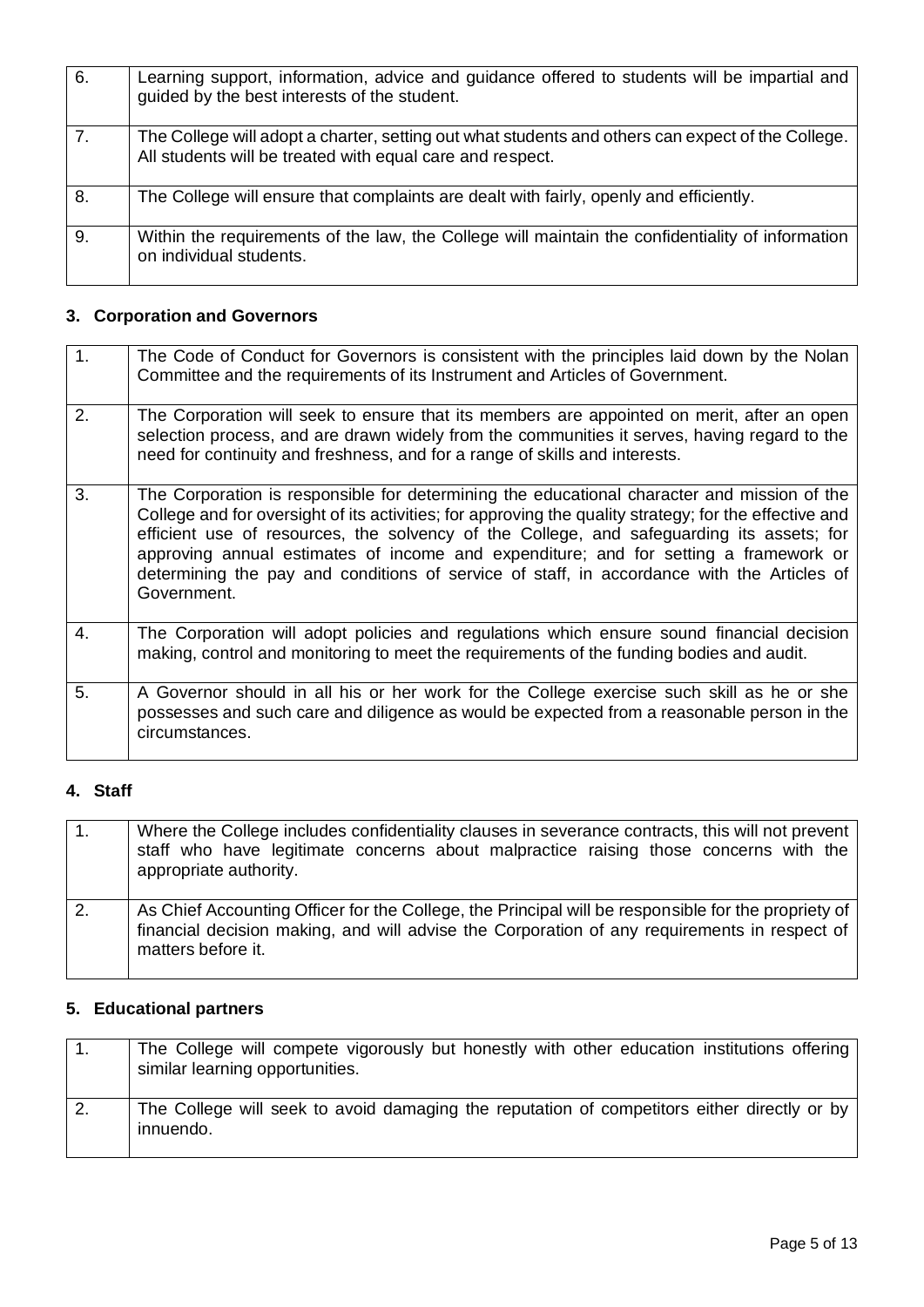| 3. | The College will provide information on individual students to the Careers Service and other<br>institutions engaged in providing for the learning needs of the student in accordance with agreed<br>procedures, within Data Protection Act guidelines. |
|----|---------------------------------------------------------------------------------------------------------------------------------------------------------------------------------------------------------------------------------------------------------|
| 4. | The College will seek to avoid acquiring information about competitors by unfair or<br>disreputable means.                                                                                                                                              |
| 5. | The College will not engage in unfair or restrictive practices in regard to the recruitment or<br>retention of students.                                                                                                                                |
| 6. | The College will consult with partners who might be affected by any significant proposals for<br>change in the learning programmes or services it offers.                                                                                               |

## **6. External Relationships**

| 1. | The College recognises that it is responsible to the communities it serves and will seek to ensure<br>that information on its activities is made widely available, having proper regard for confidentiality<br>where appropriate. |
|----|-----------------------------------------------------------------------------------------------------------------------------------------------------------------------------------------------------------------------------------|
| 2. | The College will be responsive to the communities it serves and, within the framework of its<br>mission statement, will seek to provide programmes and services relevant to the needs of<br>individuals and employers.            |
| 3. | The College will provide timely and accurate information on individual students to employers or<br>others providing sponsorship.                                                                                                  |

## 7. **Gifts, Gratuities and Hospitality** [See also section 17 of the Financial Regulations]

| 1.           | Staff should take care not to be influenced (nor give the impression of being influenced) by the<br>offer of any gift, favour or hospitality when engaged on College business.                                                                                                                                                                      |
|--------------|-----------------------------------------------------------------------------------------------------------------------------------------------------------------------------------------------------------------------------------------------------------------------------------------------------------------------------------------------------|
| 2.           | Any gifts (ie items of value other than monetary payments), rewards or benefits offered (either<br>directly or indirectly) by students, the public or on behalf of other organisations in connection<br>with the work of the College must be refused, except for small gifts as defined in SCUC's<br><b>Financial Regulations.</b>                  |
| 3.           | Gratuities or inducements should not be accepted or solicited under any circumstances.<br>Gratuities are monetary payments other than fees.                                                                                                                                                                                                         |
| $\mathbf{4}$ | Staff should exercise discretion in accepting and offering hospitality. It may be acceptable<br>provided that there is no extravagance; it is occasional; and does not unfairly influence decisions<br>on, for example, placing orders or contracts. The Principal may from time to time issue specific<br>policies in connection with hospitality. |
| 5.           | Staff should not offer or give to anyone any gifts, rewards, improper benefits or inducements in<br>connection with the work of the College or seek in any way to encourage anyone to carry out<br>their functions or activities improperly except for small gifts properly authorised by a senior<br>manager.                                      |

## **8. Publication and Public Interest Disclosure**

| The College will ensure that its codes are published and are available on request. Advice on |  |
|----------------------------------------------------------------------------------------------|--|
| the codes may be obtained from the Clerk to the Corporation.                                 |  |
|                                                                                              |  |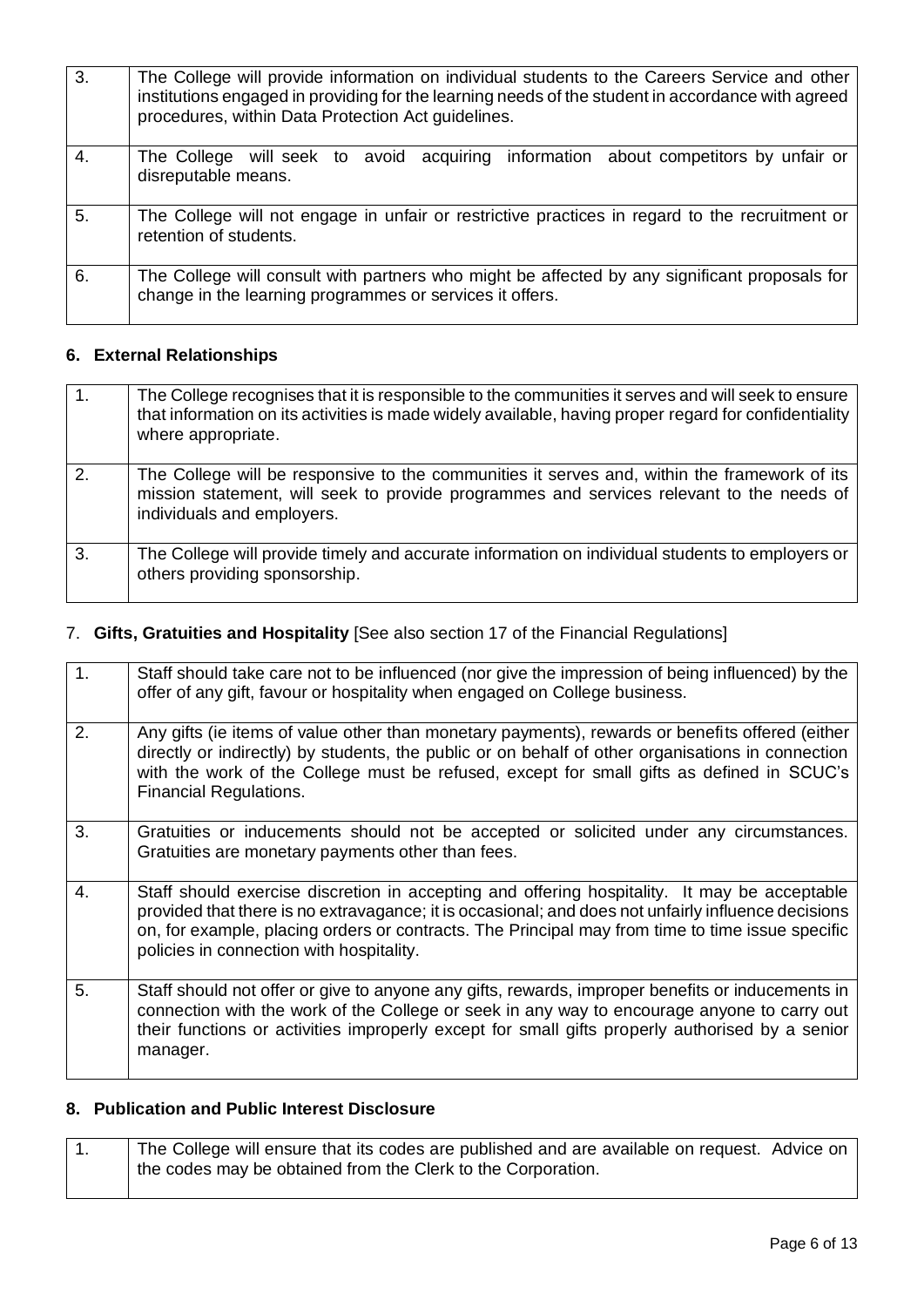| 2. | In line with best practice and to meet the requirements of the Public Interest Disclosure Act<br>1998, a Whistleblowing Policy has been adopted in consultation with the recognised trade<br>unions. A copy is available from the Clerk to the Corporation. |
|----|-------------------------------------------------------------------------------------------------------------------------------------------------------------------------------------------------------------------------------------------------------------|
| 3. | Public service values are at the heart of the further education service. High standards of<br>personal and corporate conduct, based on the principles set out in SCUC's Code of Ethics<br>should underpin all decisions taken.                              |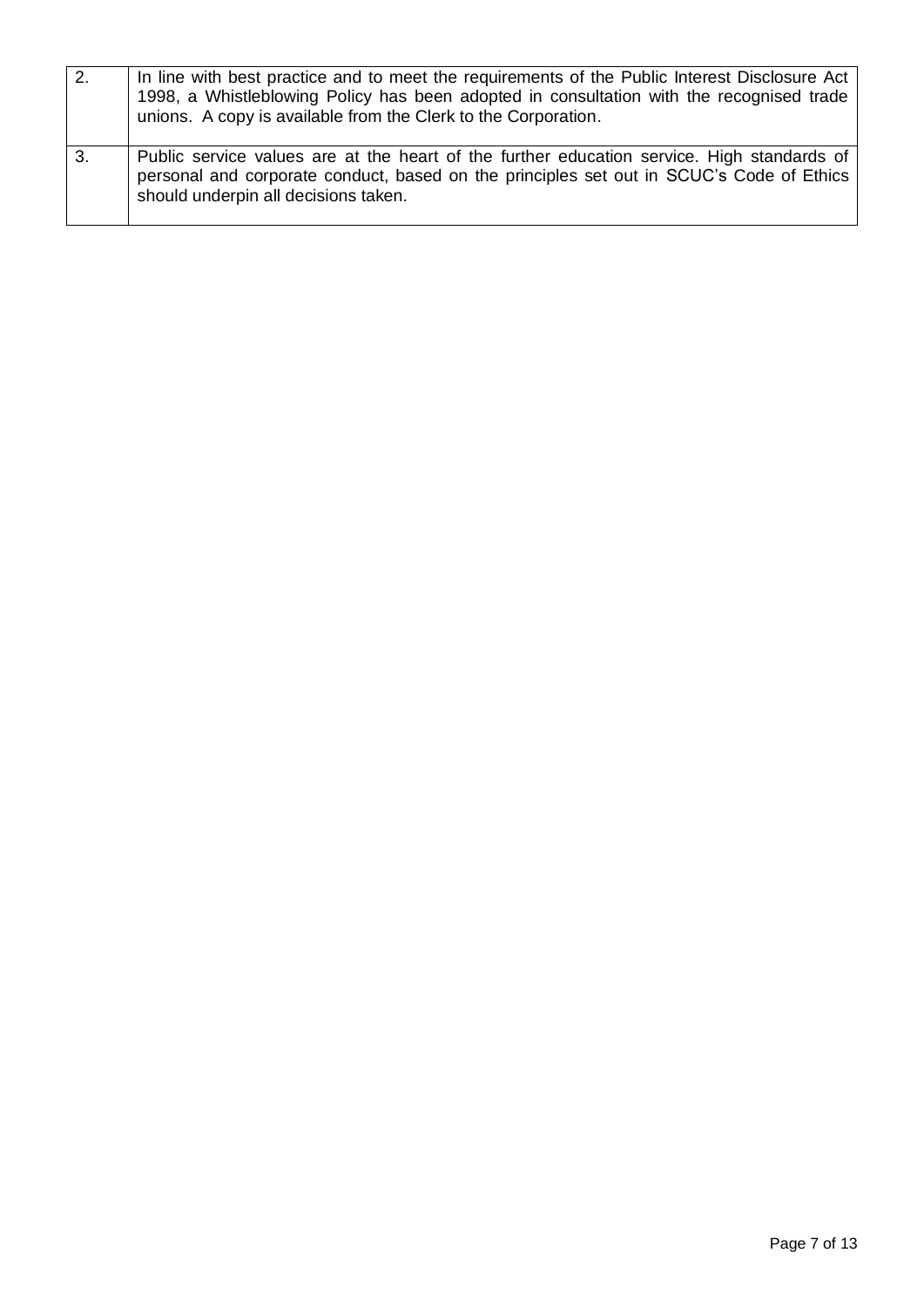## **CODE OF CONDUCT FOR STAFF**

## **9. Principles and General Conduct**

| The College Code of Conduct for staff is based on similar principles to that for governors and<br>on the principles in its Code of Ethics.                                                                                                                                                                                                                                                                                                                                                                                                                                                                                                                                                                                                                                          |
|-------------------------------------------------------------------------------------------------------------------------------------------------------------------------------------------------------------------------------------------------------------------------------------------------------------------------------------------------------------------------------------------------------------------------------------------------------------------------------------------------------------------------------------------------------------------------------------------------------------------------------------------------------------------------------------------------------------------------------------------------------------------------------------|
| All its employees will be required to adhere to the SCUC's code of conduct for staff.                                                                                                                                                                                                                                                                                                                                                                                                                                                                                                                                                                                                                                                                                               |
| The Code of Conduct for Staff will forbid employees from soliciting or accepting inducements in<br>respect of any matter connected with the operation of the College.                                                                                                                                                                                                                                                                                                                                                                                                                                                                                                                                                                                                               |
| The Code of Conduct applies to all staff employed by Solihull College. Staff should be aware<br>that breaching the Code of Conduct could amount to a breach of their employment contract or<br>even, in some instances, a criminal offence. Therefore, if there is any difficulty in complying<br>with the Code, the member of staff should discuss the matter promptly with his or her manager,<br>the Clerk to the Corporation or the Principal.                                                                                                                                                                                                                                                                                                                                  |
| SCUC expects high standards of integrity from every member of staff in carrying out his/her<br>responsibilities.                                                                                                                                                                                                                                                                                                                                                                                                                                                                                                                                                                                                                                                                    |
| Staff should treat each other courteously and with respect and should not bring the College into<br>disrepute or behave in a way, inside or outside of the College which may jeopardise the<br>College's reputation or position.                                                                                                                                                                                                                                                                                                                                                                                                                                                                                                                                                    |
| Staff should have regard in their work for the principles set out in SCUC's Code of Ethics<br>(including the seven principles of public life formulated by the Nolan committee on standards in<br>public life). Both this code and the code of ethics should be read in conjunction with individual<br>contracts of employment and with the whole range of statutory requirements which apply to<br>SCUC's operations. Everyone should be familiar with the policy statement for health and safety<br>at work and with the code of practice for equal opportunities.                                                                                                                                                                                                                |
| All staff have a duty to work towards the aims and objectives of the College and to implement<br>promptly and efficiently the decisions taken by the Corporation or on its behalf. Staff:                                                                                                                                                                                                                                                                                                                                                                                                                                                                                                                                                                                           |
| should discharge their responsibilities honestly, effectively, with integrity and to the best of<br>$\bullet$<br>their ability, using due care and the skills related to their particular job.<br>are responsible and accountable for their own actions and for action taken under their<br>$\bullet$<br>direction by others.<br>should comply with SCUC's financial regulations and ensure the efficient use of any<br>resources (including materials and equipment) over which they have influence or control.<br>Managers should ensure that their staff comply with the regulations and use resources<br>efficiently.<br>should make available the information necessary to enable colleagues and committees to<br>$\bullet$<br>fulfil their responsibilities to high standards |
|                                                                                                                                                                                                                                                                                                                                                                                                                                                                                                                                                                                                                                                                                                                                                                                     |

## **10. Students**

|    | Students should always be treated courteously and with respect.                                                                                                                                                                                                                     |
|----|-------------------------------------------------------------------------------------------------------------------------------------------------------------------------------------------------------------------------------------------------------------------------------------|
| 2. | Members of staff should maintain a professional relationship with students. Friendship between<br>a member of the teaching staff and a particular student may affect impartial judgement of his/her<br>work, or be seen to affect judgement and lead to accusations of favouritism. |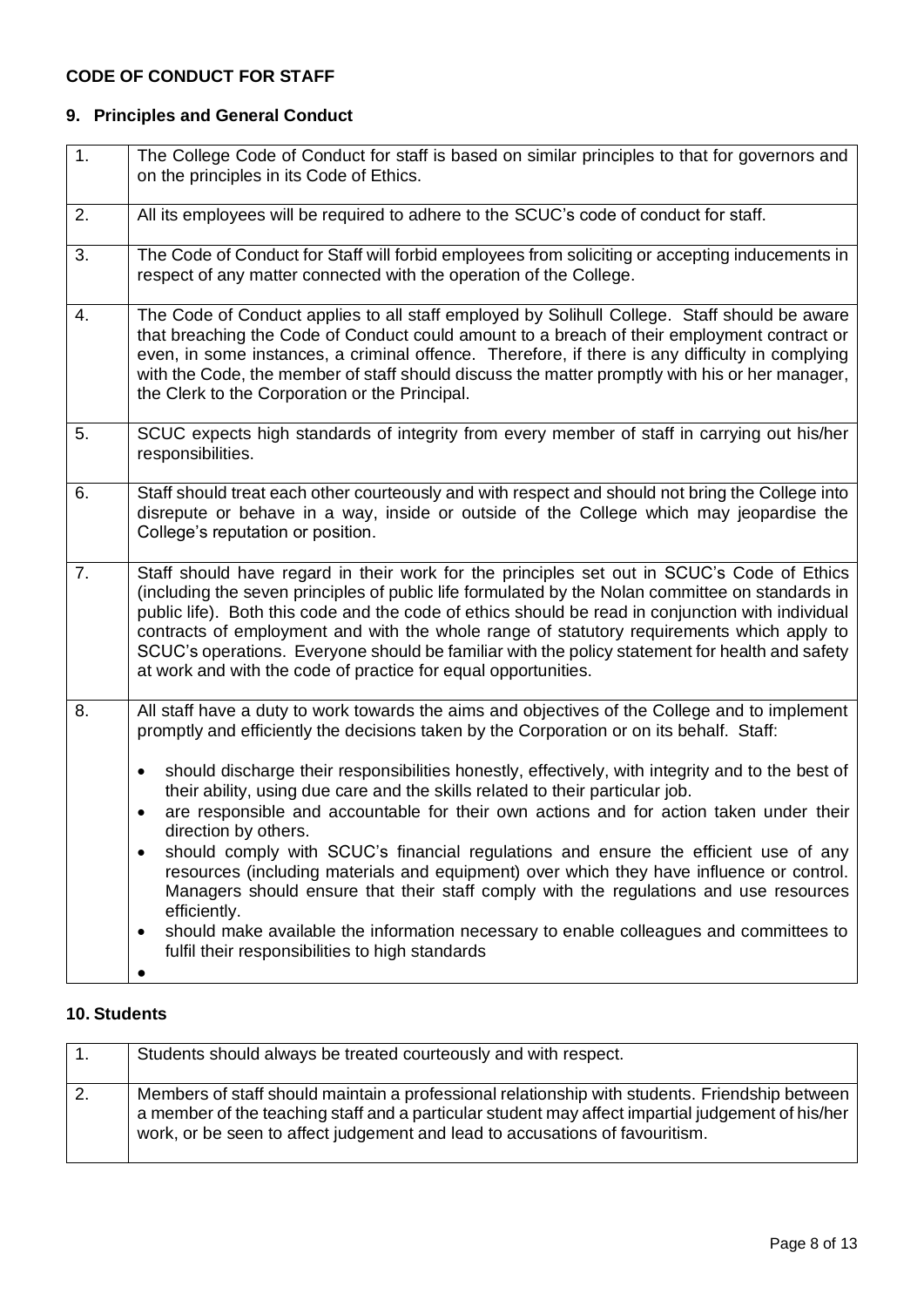| 3. | Sexual relationships between staff and students pose particular difficulties. In the case of<br>students under eighteen years of age, such relationships are unacceptable and would be<br>deemed to constitute gross misconduct.                                                                                                                                                                                                                                                               |
|----|------------------------------------------------------------------------------------------------------------------------------------------------------------------------------------------------------------------------------------------------------------------------------------------------------------------------------------------------------------------------------------------------------------------------------------------------------------------------------------------------|
| 4. | Mature students could also be seen to be vulnerable in a college setting and, to avoid claims of<br>harassment, relationships should be deferred until the student is no longer part of the College.<br>If a member of staff has concerns about the implications of this aspect of the code, for instance<br>where there is an existing relationship with a prospective student, they should advise their line<br>manager to avoid a potential conflict of interest. (Please see Section 12.5) |
| 5. | This section should be read in conjunction with the College's Safeguarding Young People and<br>Vulnerable Adults Policy. Members of staff should also familiarise themselves with SCUC's<br>guidelines on e-communications, which makes specific reference to social media contact with<br>students.                                                                                                                                                                                           |

# **11. Other Employment and Fees**

| During working hours, all staff are required to devote all their time, attention and abilities to their<br>duties. It is not permissible to hold any other paid post, office, engagement or employment<br>which would conflict with the performance of an employee's duties or SCUC's interests or be<br>detrimental to the College. Full-time staff should not undertake any other paid employment<br>without the consent of the Principal. This agreement should be sought by writing to the Human |
|------------------------------------------------------------------------------------------------------------------------------------------------------------------------------------------------------------------------------------------------------------------------------------------------------------------------------------------------------------------------------------------------------------------------------------------------------------------------------------------------------|
| Resources Manager.<br>Activities related to any engagement or employment outside the College should not be<br>undertaken in the workplace or in working hours. The use of College facilities (including<br>telephones, IT services and equipment) is restricted to work for the College.                                                                                                                                                                                                             |
| ○ Fees should not be accepted from other bodies for work or services undertaken in the<br>course of performing College duties, except that the Principal may authorise amounts of up<br>to £50 on prior application in writing. Reasonable expenses may be accepted within the<br>limits of the costs actually incurred, but no claim should be made to the College. Any other<br>amounts payable for fees or expenses should be paid to the College finance office at the<br>earliest opportunity.  |

## **12. Disclosure of Interests**

| $\mathbf{1}$ .   | Staff must disclose in writing to the Clerk to the Corporation any interest, financial or otherwise,<br>which could be perceived or is likely to influence or interfere with their judgement as an<br>employee of the College.                                                                                                                                                                                                                                                |
|------------------|-------------------------------------------------------------------------------------------------------------------------------------------------------------------------------------------------------------------------------------------------------------------------------------------------------------------------------------------------------------------------------------------------------------------------------------------------------------------------------|
| $\overline{2}$ . | Staff should also declare any interests, which, as far as they are aware, spouses or partners,<br>children, own/spouse/partner's close relatives (e.g. father, mother, sibling, step-child,<br>grandchild or those living in same household or dependent) may have. Consider whether<br>members of the public, knowing such information, could reasonably conclude that the relevant<br>interest might influence a judgement.                                                 |
| 3.               | If a member of staff is related to a contractor engaged by the College or has any pecuniary<br>interest, direct or indirect, in connection with any supplier, contract, proposed contract or other<br>matter, he/she must notify the Clerk to the Corporation in writing of the potential conflict of<br>interest and take no part in the matter. Information gained in the course of work must not be<br>used for personal gain or to the advantage of relatives or friends. |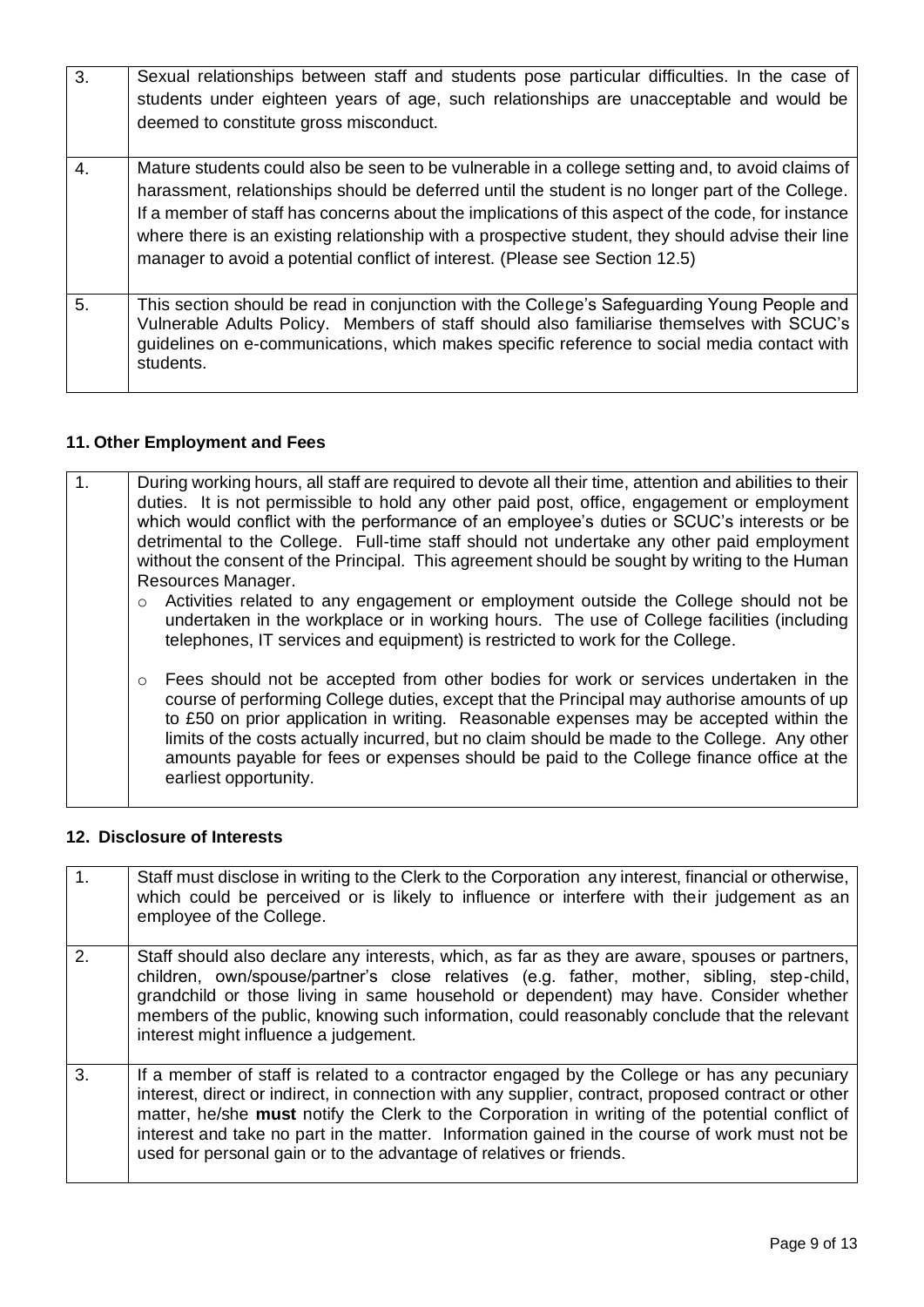| 4.             | Where there is a personal relationship between a member of staff and a student, the member<br>of staff should inform his/her manager and make arrangements to ensure that there is no conflict<br>of interest, bias nor unfairness. Alternative arrangements should be considered for assessment,<br>tutorials and meeting the student's learning needs. |
|----------------|----------------------------------------------------------------------------------------------------------------------------------------------------------------------------------------------------------------------------------------------------------------------------------------------------------------------------------------------------------|
| 5.             | Where there is a personal relationship between a member of staff and an applicant for an<br>appointment at the College, the relationship should be disclosed to the Human Resources<br>Manager. The member of staff should not have any part in making the appointment.                                                                                  |
| 6.             | The register of staff interests will be open for public inspection                                                                                                                                                                                                                                                                                       |
| 7 <sub>1</sub> | Individuals are in the best position to decide what interests are relevant and should be disclosed.<br>However, the following table contains general guidance as to what might be relevant for<br>disclosure.                                                                                                                                            |
| 8.             | Forms are available for the Disclosure of Interests. These are available on Outlook, Public<br>Folders, Policies and Procedures – Staff Services, or can be obtained from the Clerk to the<br>Corporation.                                                                                                                                               |

| <b>Example Interests</b>                             | Information to be disclosed                                                |
|------------------------------------------------------|----------------------------------------------------------------------------|
| Paid employment                                      | Name(s) of employer(s)                                                     |
| Self employment or consultancies (paid or<br>unpaid) | Names of significant customers/clients                                     |
| Significant shareholdings                            | Name of companies where a significant level of<br>shares is held (over 3%) |
| Company directorships                                | Names of companies                                                         |
| Elected office                                       | Name of authority/organisation                                             |
| Trusteeships or participation in the management      | Name of body/organisation/charity                                          |
| of charities or other voluntary bodies               |                                                                            |
| Business or professional partnerships                | Name of organisation/partnership                                           |
| Public appointments/honorary positions (paid or      | Name of organisation/ public body                                          |
| unpaid) or membership of other public                |                                                                            |
| bodies/trusts/governing bodies                       |                                                                            |
| Positions of responsibility (paid or unpaid) with    | Name of body/association and position held                                 |
| professional bodies, trade or other associations     |                                                                            |
| Membership of closed organisations                   | Name of organisation                                                       |
| Gifts/benefits/hospitality (offered and/or received) | Name of body/person offering gift, hospitality or                          |
|                                                      | benefit, its nature and its approximate value.                             |

## **13. Compliance and verification**

| <sup>1</sup> Breach of this code of conduct may result in disciplinary action. |
|--------------------------------------------------------------------------------|
|                                                                                |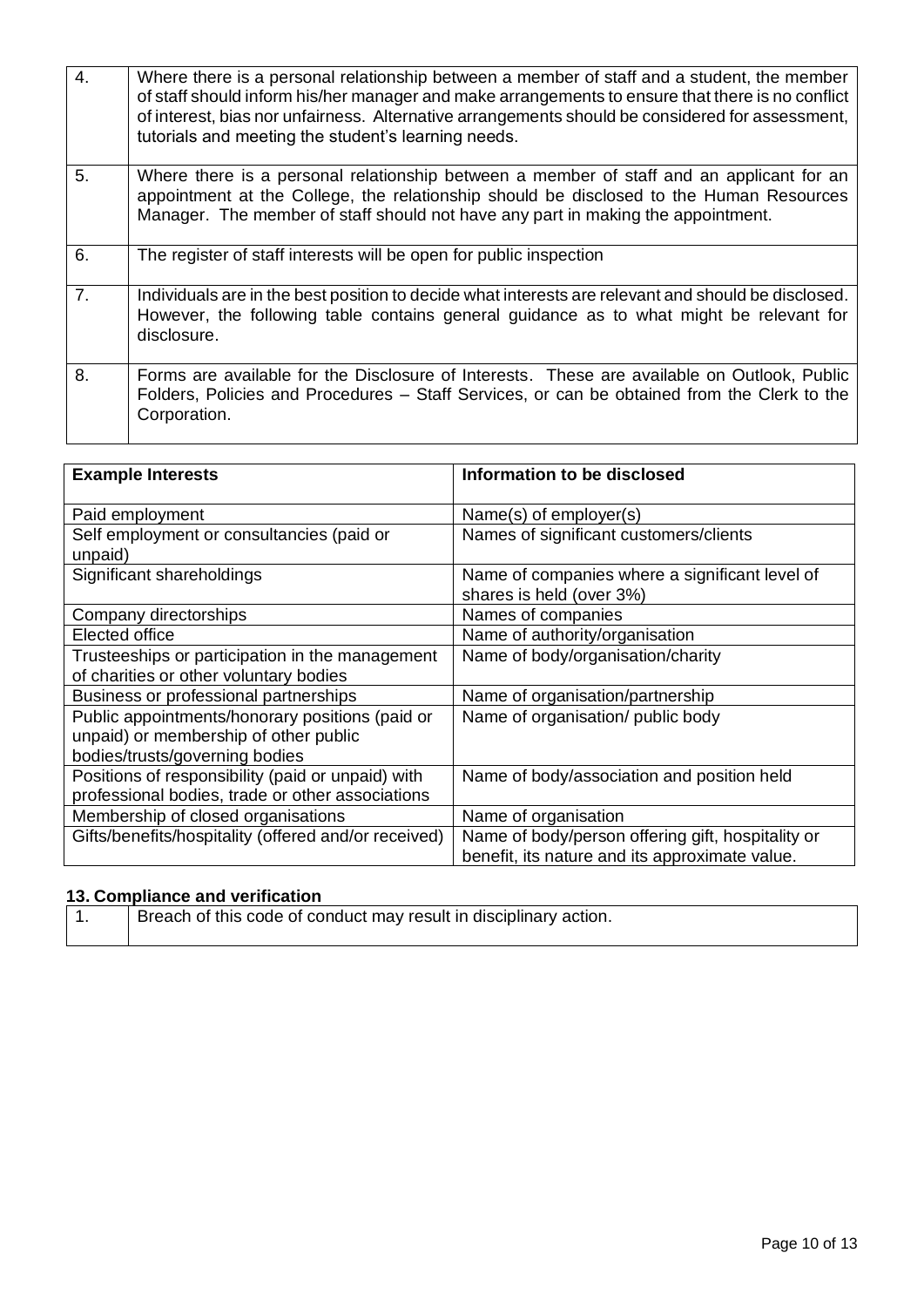## **CODE OF CONDUCT FOR GOVERNORS**

## **14. Introduction**

| 1 <sub>1</sub> | This Code is intended as a guide, to indicate the standards of conduct and accountability which<br>are expected of Governors, to enable them to understand their legal and ethical duties and to<br>assist them in carrying out those duties and in their relationship with the Corporation and<br>Principal as the Chief Executive. |
|----------------|--------------------------------------------------------------------------------------------------------------------------------------------------------------------------------------------------------------------------------------------------------------------------------------------------------------------------------------|
| 2.             | This Code applies to every Committee or working party of the Corporation and to every<br>subsidiary company or joint venture of the College to which Governors may be appointed.                                                                                                                                                     |
| 3.             | By accepting appointment to the Corporation, each Governor agrees to accept the provisions<br>of this Code.                                                                                                                                                                                                                          |

#### **15. Duties**

| 1. | Governors owe a fiduciary duty to the College and should act honestly, diligently and (subject<br>to the provisions in paragraph 8 of this Code relating to collective responsibility) independently.<br>The actions of Governors should promote and protect the good reputation of the College and<br>the trust and confidence of those with whom it deals. |
|----|--------------------------------------------------------------------------------------------------------------------------------------------------------------------------------------------------------------------------------------------------------------------------------------------------------------------------------------------------------------|
| 2. | Governors are responsible for taking decisions which are within the powers given to the<br>Corporation by Parliament under sections 18 and 19 of the Further and Higher Education Act<br>1992.                                                                                                                                                               |
| 3. | Decisions taken by Governors at meetings of the Corporation and its Committees must not be<br>for any improper purpose or personal motive and must be taken with a view to safeguarding<br>public funds. Accordingly, Governors must not be bound in their speaking and voting by<br>mandates given to them by other bodies or persons.                      |
| 4. | Governors must observe the provisions of SCUC's Instrument and Articles of Government and<br>in particular the responsibilities given to the Corporation by SCUC's Articles of Government.<br>This includes a list of "reserved" responsibilities, which must not be delegated.                                                                              |
| 5. | Governors should observe the Standing Orders to ensure that the Corporation conducts itself<br>in an orderly, fair, open and transparent manner and must keep the Standing Orders under<br>periodic review.                                                                                                                                                  |
| 6. | Governors should also have regard to the different, but complementary, responsibilities given<br>to the Principal as SCUC's Chief Executive. The responsibilities given to the Principal by<br><b>SCUC's Articles of Government.</b>                                                                                                                         |

## **16. Statutory Accountability**

| $\mathbf{1}$ . | Governors are collectively responsible for observing the duties set out in the Financial<br>Memorandum, which the College entered into with the SFA as a condition of receiving public<br>funds.                                                                   |
|----------------|--------------------------------------------------------------------------------------------------------------------------------------------------------------------------------------------------------------------------------------------------------------------|
| 2.             | The Governors should note that they are responsible for the proper use of income derived<br>from all sources and for the control and monitoring of expenditure of such income, in order to<br>meet the requirements of the relevant funding body and public audit. |
| $\mathbf{3}$   | The Principal, as Accounting Officer for the College, is directly responsible and accountable<br>to Parliament, through the Committee of Public Accounts, for the effective stewardship by the                                                                     |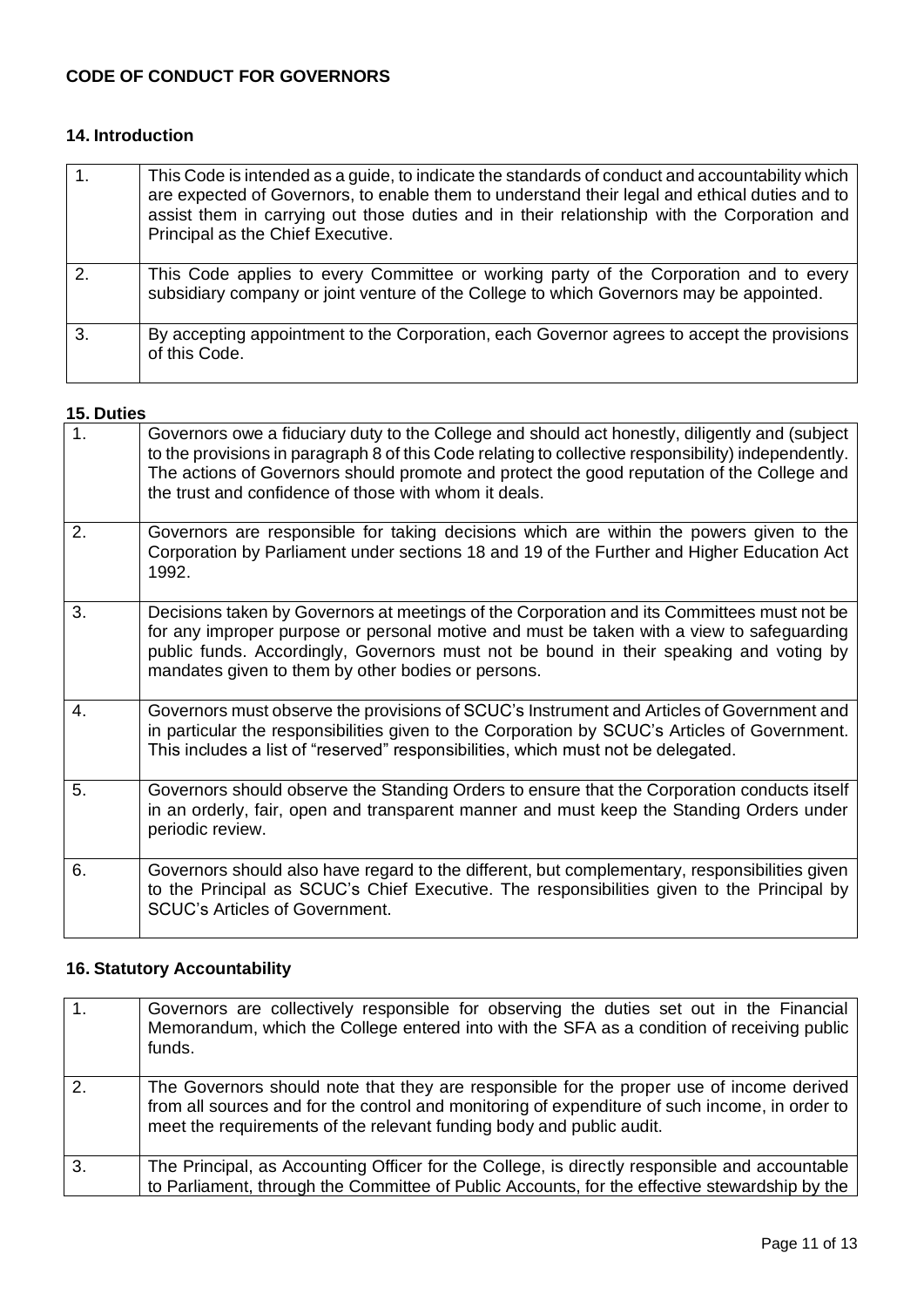College of public funds. The Principal may be required to appear before the Committee of Public Accounts, alongside the Chief Executive of the relevant funding bodies, to give an account of the use made by the College of such funds. The Corporation is accountable to Parliament for ensuring the financial health of the College, and to the Courts for ensuring that the College is conducted in accordance with the Education Acts and the general law.

#### **17. Conflicts of Interest**

| 1. | Governors should seek to avoid putting themselves in a position where there is a conflict<br>(actual or potential) between their personal interests and their duties to the Corporation. They<br>should not allow any conflict of interest to arise which might interfere with the exercise of their<br>independent judgement.                                                                                                                                                                                                                                                                     |
|----|----------------------------------------------------------------------------------------------------------------------------------------------------------------------------------------------------------------------------------------------------------------------------------------------------------------------------------------------------------------------------------------------------------------------------------------------------------------------------------------------------------------------------------------------------------------------------------------------------|
| 2. | Under SCUC's Instrument of Government Governors must not take or hold any interest in any<br>of SCUC's properties or receive any remuneration for their services (save as a member of<br>SCUC's staff) without the written approval of the Secretary of State for Education and<br>Employment.                                                                                                                                                                                                                                                                                                     |
| 3. | Under SCUC's Instrument of Government Governors must disclose, with sufficient detail to<br>allow the nature of those interests to understood by enquirers, to the Corporation any direct<br>or indirect financial interest (see table above, section 9 for guidance) they have, or may have,<br>in the supply of work or goods to or for the purposes of the College or in any contract or<br>proposed contract concerning the College or in any other matter relating to the College or any<br>duty which is material and which conflicts or may conflict with the interests of the Corporation. |
| 4. | Governors must not receive gifts, hospitality or benefits of any kind from a third party which<br>might be seen to compromise their personal judgement or integrity. Any offer or receipt of such<br>gifts, hospitality or benefits should immediately be reported to the Clerk.                                                                                                                                                                                                                                                                                                                   |
| 5. | The Clerk will maintain a Register of Governors' Interests, which will be open for public<br>inspection. The Register will be updated, at least, annually.                                                                                                                                                                                                                                                                                                                                                                                                                                         |

#### **18. Collective Responsibility**

|  | The Corporation operates by Governors taking majority decisions in a corporate manner at<br>quorate meetings. Therefore, a decision of Corporation, even when it is not unanimous, is a<br>decision taken by the Governors collectively and each individual Governor has a duty to<br>stand by it, whether or not he or she was present at the meeting of the Corporation when the<br>decision was taken. |
|--|-----------------------------------------------------------------------------------------------------------------------------------------------------------------------------------------------------------------------------------------------------------------------------------------------------------------------------------------------------------------------------------------------------------|
|--|-----------------------------------------------------------------------------------------------------------------------------------------------------------------------------------------------------------------------------------------------------------------------------------------------------------------------------------------------------------------------------------------------------------|

## **19. Openness and Confidentiality** [see Standing Orders]

| 1.           | Because of the Corporation's public accountability, Governors should ensure that, as a general<br>principle, there is access to information about the proceedings of the Corporation. Accordingly,<br>agendas, minutes and other papers relating to meetings of the Corporation are included in<br>SCUC's Publication Scheme under the Freedom of Information Act 2000. |
|--------------|-------------------------------------------------------------------------------------------------------------------------------------------------------------------------------------------------------------------------------------------------------------------------------------------------------------------------------------------------------------------------|
| 2.           | Governors should keep confidential any matter which, by reason of its nature, the Chairman or<br>members of any Committee of the Corporation are satisfied should be dealt with on a<br>confidential basis and should not be made available for public inspection.                                                                                                      |
| $\mathbf{3}$ | Staff and Student Governors have no right to access minutes dealing with matters in respect of<br>which they are required to withdraw from meetings under SCUC's Instrument of Government.                                                                                                                                                                              |